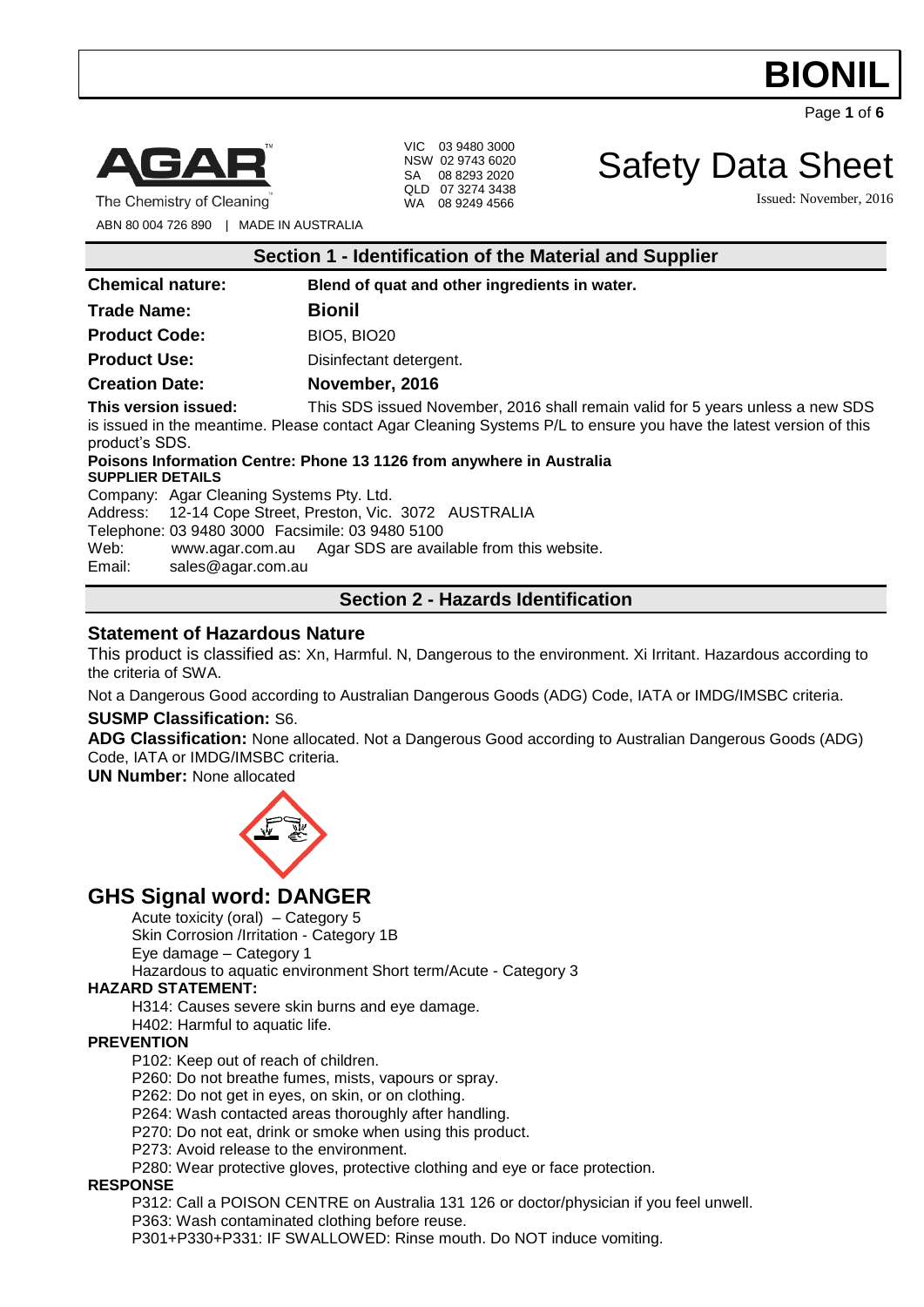# **BION**

Page **2** of **6**

P303+P361+P353: IF ON SKIN (or hair): Remove immediately all contaminated clothing. Rinse skin with water

P304+P340: IF INHALED: Remove victim to fresh air and keep at rest in a position comfortable for breathing. P305+P351+P338: IF IN EYES: Rinse cautiously with water for several minutes. Remove contact lenses, if present and easy to do. Continue rinsing.

P390: Absorb spillage to prevent material damage.

P370+P378: Not combustible. Use extinguishing media suited to burning materials. Water fog or fine spray is the preferred medium for large fires.

### **STORAGE**

P405: Store locked up.

### **DISPOSAL**

P501: If they can not be recycled, dispose of contents to an approved waste disposal plant and containers to landfill (see Section 13 of this SDS).

**This product becomes non-hazardous when diluted to 1 in 80 or 1.25% in water.**

### **Emergency Overview**

**Physical Description & Colour**: Pink liquid. **Odour:** No odour.

**Major Health Hazards:** irritating to eyes and skin.

| <b>Section 3 - Composition/Information on Ingredients</b> |               |          |         |                                |
|-----------------------------------------------------------|---------------|----------|---------|--------------------------------|
| <b>Ingredients</b>                                        | <b>CAS No</b> | Conc,%   |         | TWA $(mg/m^3)$ STEL $(mg/m^3)$ |
| Benzalkonium chlorides                                    | 63449-41-2    | $5-10$   | not set | not set                        |
| Sodium metasilicate                                       | 6834-92-0     | $<$ 3    | not set | not set                        |
| Nonionic surfactants                                      | various       | <10      | not set | not set                        |
| <b>EDTA Tetrasodium</b>                                   | 64-02-8       | $\leq$ 1 | not set | not set                        |
| Other non hazardous ingredients                           | secret        | to 100   | not set | not set                        |

This is a commercial product whose exact ratio of components may vary slightly. Minor quantities of other non hazardous ingredients are also possible.

The SWA TWA exposure value is the average airborne concentration of a particular substance when calculated over a normal 8 hour working day for a 5 day working week. The STEL (Short Term Exposure Limit) is an exposure value that may be equalled (but should not be exceeded) for no longer than 15 minutes and should not be repeated more than 4 times per day. There should be at least 60 minutes between successive exposures at the STEL. The term "peak "is used when the TWA limit, because of the rapid action of the substance, should never be exceeded, even briefly.

### **Section 4 - First Aid Measures**

### **General Information:**

You should call The Poisons Information Centre if you feel that you may have been poisoned, burned or irritated by this product. The number is 13 1126 from anywhere in Australia (0800 764 766 in New Zealand) and is available at all times. Have this SDS with you when you call.

**Inhalation:** No first aid measures normally required. However, if inhalation has occurred, and irritation has developed, remove to fresh air and observe until recovered. If irritation becomes painful or persists more than about 30 minutes, seek medical advice.

**Skin Contact:** Wash gently and thoroughly with warm water (use non-abrasive soap if necessary) for 10-20 minutes or until product is removed. Under running water, remove contaminated clothing, shoes and leather goods (e.g. watchbands and belts) and completely decontaminate them before reuse or discard. If irritation persists, repeat flushing and seek medical attention.

**Eye Contact:** Immediately flush the contaminated eye(s) with lukewarm, gently flowing water for 15 minutes or until the product is removed, while holding the eyelid(s) open. Take care not to rinse contaminated water into the unaffected eye or onto the face. Obtain medical attention immediately. Take special care if exposed person is wearing contact lenses.

**Ingestion:** If swallowed, do NOT induce vomiting. Wash mouth with water and contact a Poisons Information Centre, or call a doctor.

### **Section 5 - Fire Fighting Measures**

**Fire and Explosion Hazards**: The major hazard in fires is usually inhalation of heated and toxic or oxygen deficient (or both), fire gases. There is no risk of an explosion from this product under normal circumstances if it is involved in a fire.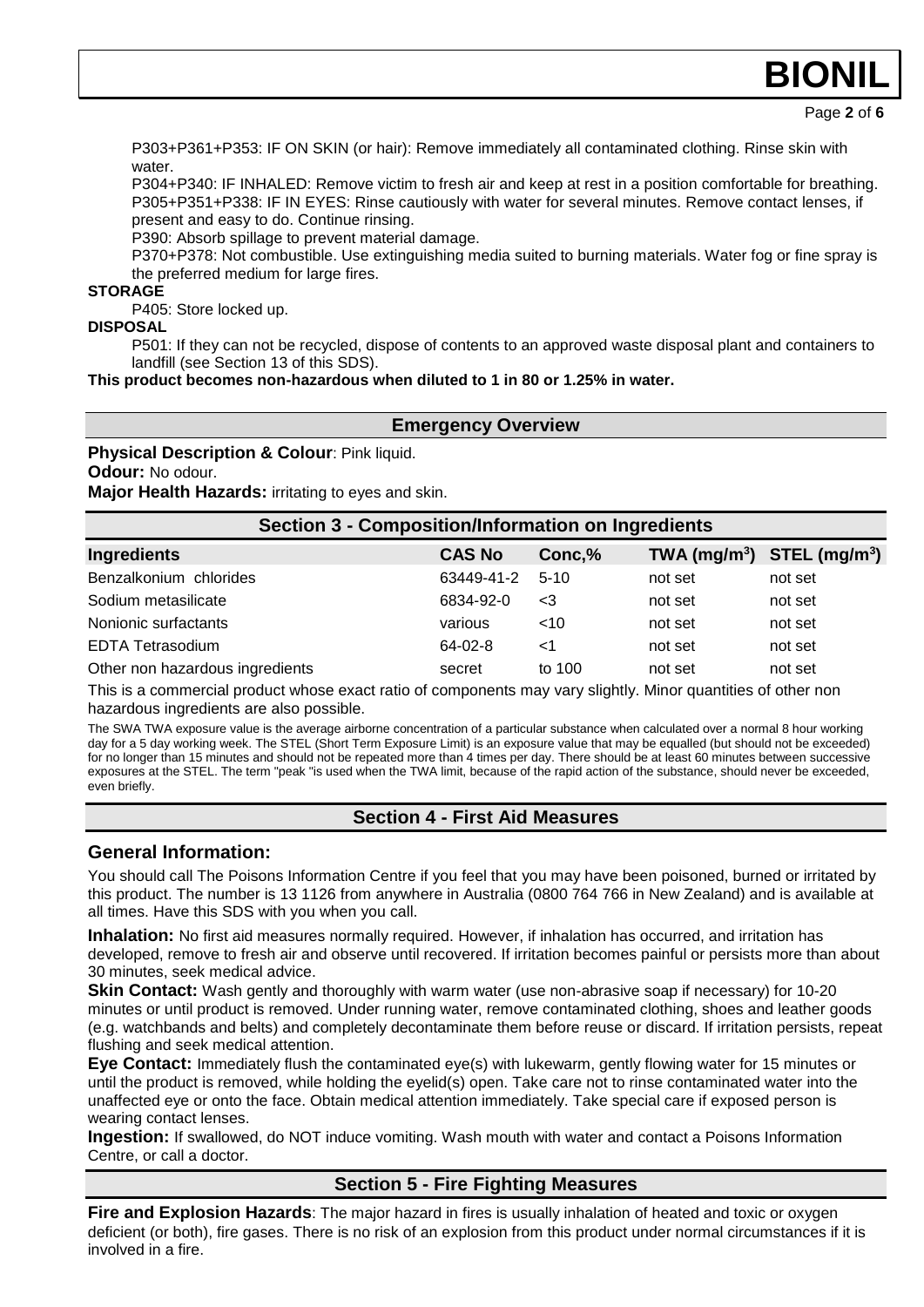Page **3** of **6**

**BION** 

Only small quantities of decomposition products are expected from this product at temperatures normally achieved in a fire. This will only occur after heating to dryness.

Fire decomposition products from this product are likely to be irritating if inhaled.

**Extinguishing Media:** Not combustible. Use extinguishing media suited to burning materials.

**Fire Fighting:** If a significant quantity of this product is involved in a fire, call the fire brigade.

| <b>Flash point:</b>              | Does not burn.                  |
|----------------------------------|---------------------------------|
| <b>Upper Flammability Limit:</b> | Does not burn.                  |
| <b>Lower Flammability Limit:</b> | Does not burn.                  |
| <b>Autoignition temperature:</b> | Not applicable - does not burn. |
| <b>Flammability Class:</b>       | Does not burn.                  |
|                                  |                                 |

### **Section 6 - Accidental Release Measures**

**Accidental release:** In the event of a major spill, prevent spillage from entering drains or water courses. Wear full protective clothing including eye/face protection. All skin areas should be covered. See below under Personal Protection regarding Australian Standards relating to personal protective equipment. No special recommendations for clothing materials. If there is a significant chance that vapours or mists are likely to build up in the cleanup area, we recommend that you use a respirator. Usually, no respirator is necessary when using this product. However, if you have any doubts consult the Australian Standard mentioned below (section 8). Otherwise, not normally necessary.

Stop leak if safe to do so, and contain spill. Absorb onto sand, vermiculite or other suitable absorbent material. If spill is too large or if absorbent material is not available, try to create a dike to stop material spreading or going into drains or waterways. Sweep up and shovel or collect recoverable product into labelled containers for recycling or salvage, and dispose of promptly. Recycle containers wherever possible after careful cleaning. After spills, wash area preventing runoff from entering drains. If a significant quantity of material enters drains, advise emergency services. This material may be suitable for approved landfill. Ensure legality of disposal by consulting regulations prior to disposal. Thoroughly launder protective clothing before storage or re-use. Advise laundry of nature of contamination when sending contaminated clothing to laundry.

### **Section 7 - Handling and Storage**

**Handling:** Keep exposure to this product to a minimum, and minimise the quantities kept in work areas. Check Section 8 of this SDS for details of personal protective measures, and make sure that those measures are followed. The measures detailed below under "Storage" should be followed during handling in order to minimise risks to persons using the product in the workplace. Also, avoid contact or contamination of product with incompatible materials listed in Section 10.

**Storage:** This product is a Scheduled Poison. Observe all relevant regulations regarding sale, transport and storage of this schedule of poison. Make sure that containers of this product are kept tightly closed. Make sure that the product does not come into contact with substances listed under "Incompatibilities" in Section 10. Some liquid preparations settle or separate on standing and may require stirring before use. Check packaging - there may be further storage instructions on the label.

### **Section 8 - Exposure Controls and Personal Protection**

The following Australian Standards will provide general advice regarding safety clothing and equipment: Respiratory equipment: **AS/NZS 1715**, Protective Gloves: **AS 2161**, Occupational Protective Clothing: AS/NZS 4501 set 2008, Industrial Eye Protection: **AS1336** and **AS/NZS 1337**, Occupational Protective Footwear: **AS/NZS2210**.

**SWA Exposure Limits TWA (mg/m<sup>3</sup>** Exposure limits have not been established by SWA for any of the significant ingredients in this product.

No special equipment is usually needed when occasionally handling small quantities. The following instructions are for bulk handling or where regular exposure in an occupational setting occurs without proper containment systems.

**Ventilation:** No special ventilation requirements are normally necessary for this product. However make sure that the work environment remains clean and that vapours and mists are minimised.

**Eye Protection:** Protective glasses or goggles should be worn when this product is being used. Failure to protect your eyes may cause them harm. Emergency eye wash facilities are also recommended in an area close to where this product is being used.

**Skin Protection:** Prevent skin contact by wearing impervious gloves, clothes and, preferably, apron. Make sure that all skin areas are covered. See below for suitable material types.

**Protective Material Types:** We suggest that protective clothing be made from the following materials: rubber, PVC, Viton.

### **) STEL (mg/m<sup>3</sup> )**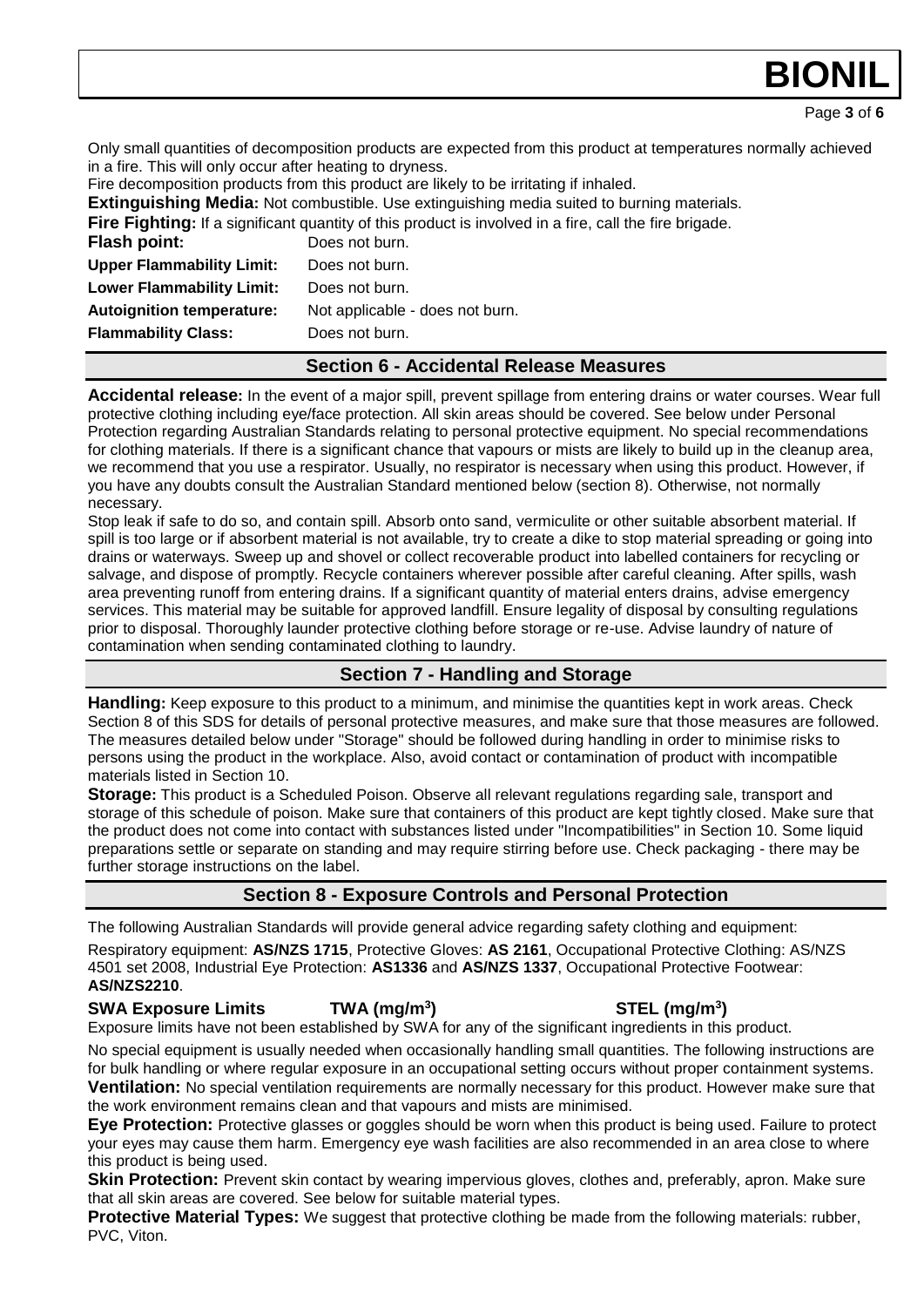## **BION**

Page **4** of **6**

**Respirator:** Usually, no respirator is necessary when using this product. However, if you have any doubts consult the Australian Standard mentioned above. Otherwise, not normally necessary.

Eyebaths or eyewash stations and safety deluge showers should, if practical, be provided near to where this product is being handled commercially.

### **Section 9 - Physical and Chemical Properties:**

| <b>Physical Description &amp; colour:</b> | Pink liquid.                                     |
|-------------------------------------------|--------------------------------------------------|
| Odour:                                    | No odour.                                        |
| <b>Boiling Point:</b>                     | 100°C at 100kPa                                  |
| <b>Freezing/Melting Point:</b>            | No specific data. Liquid at normal temperatures. |
| <b>Volatiles:</b>                         | No data.                                         |
| <b>Vapour Pressure:</b>                   | No data.                                         |
| <b>Vapour Density:</b>                    | No data.                                         |
| <b>Specific Gravity:</b>                  | 1.0                                              |
| <b>Water Solubility:</b>                  | Completely soluble.                              |
| pH:                                       | 11.0-12.0 (as supplied)                          |
| <b>Volatility:</b>                        | No data.                                         |
| <b>Odour Threshold:</b>                   | No data.                                         |
| <b>Evaporation Rate:</b>                  | No data.                                         |
| <b>Coeff Oil/water Distribution:</b>      | No data                                          |
| <b>Autoignition temp:</b>                 | Not applicable - does not burn.                  |

### **Section 10 - Stability and Reactivity**

**Reactivity:** This product is unlikely to react or decompose under normal storage conditions. However, if you have any doubts, contact the supplier for advice on shelf life properties.

**Conditions to Avoid:** Keep containers tightly closed.

**Incompatibilities:** acids, oxidising agents.

**Fire Decomposition:** Only small quantities of decomposition products are expected from this product at temperatures normally achieved in a fire. This will only occur after heating to dryness. Combustion forms carbon dioxide, and if incomplete, carbon monoxide and possibly smoke. Water is also formed. May form nitrogen and its compounds, and under some circumstances, oxides of nitrogen. Occasionally hydrogen cyanide gas in reducing atmospheres. May form hydrogen chloride gas, other compounds of chlorine. Sodium compounds, silicon compounds. Carbon monoxide poisoning produces headache, weakness, nausea, dizziness, confusion, dimness of vision, disturbance of judgment, and unconsciousness followed by coma and death. **Polymerisation:** This product will not undergo polymerisation reactions.

### **Section 11 - Toxicological Information**

**Information on toxicological effects:** 

| Acute toxicity                                              | May be harmful if swallowed.<br>Acute Oral LD50: Rat = approx. 2580 mg/kg<br>(calculated, based on data from components) |
|-------------------------------------------------------------|--------------------------------------------------------------------------------------------------------------------------|
| Skin corrosion/irritation                                   | Corrosion.                                                                                                               |
| Serious eye damage/irritation                               | Serious eye damage                                                                                                       |
| Respiratory or skin sensitisation                           | No known significant effects or hazards.                                                                                 |
| Germ cell mutagenicity                                      | No known significant effects or hazards.                                                                                 |
| Carcinogenicity                                             | No known significant effects or hazards.                                                                                 |
| Reproductive toxicity                                       | No known significant effects or hazards.                                                                                 |
| Specific target organ toxicity<br>(STOT)- single exposure   | No known significant effects or hazards.                                                                                 |
| Specific target organ toxicity<br>(STOT)- repeated exposure | No known significant effects or hazards.                                                                                 |
| Aspiration hazard                                           | No known significant effects or hazards.                                                                                 |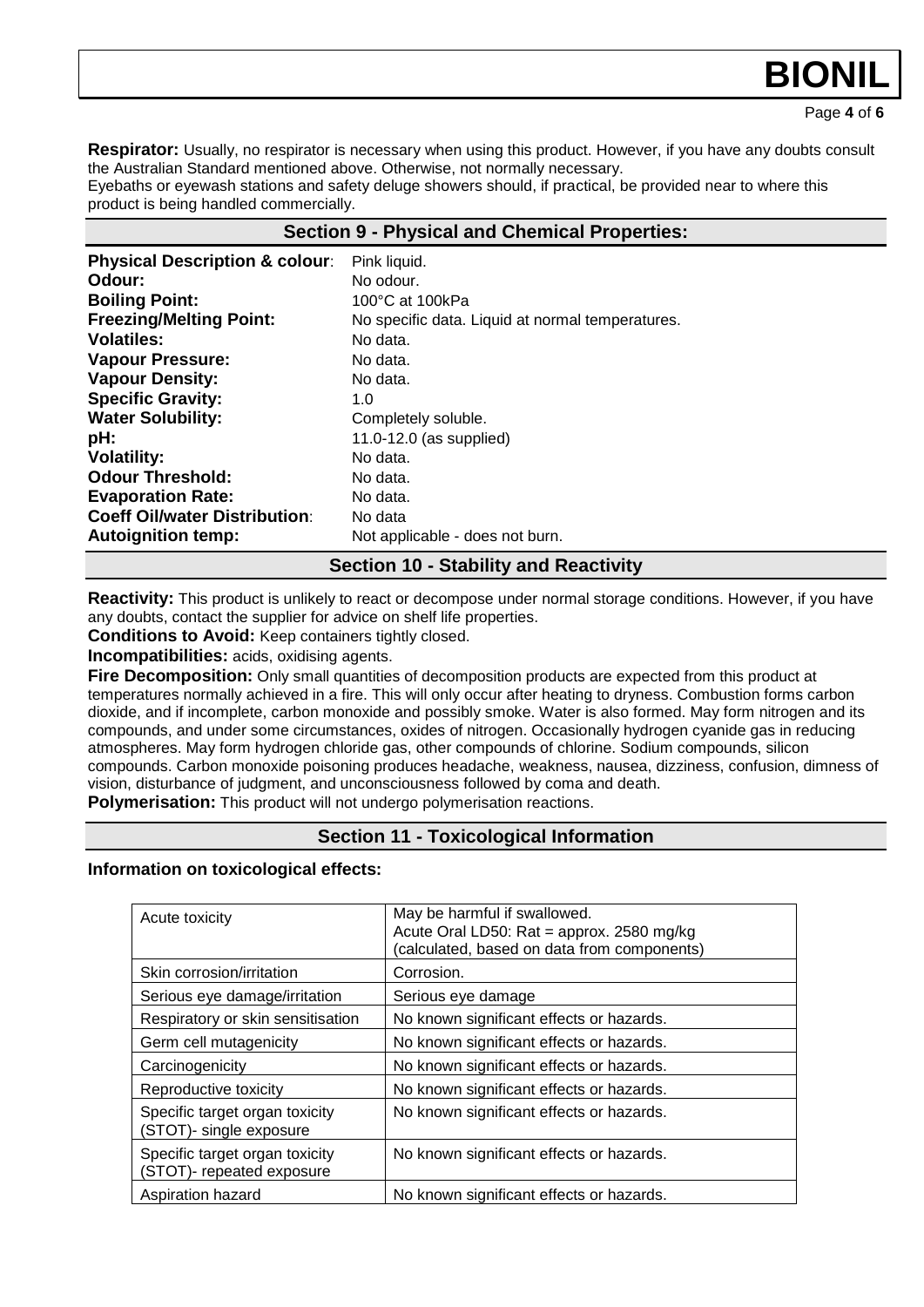**BION** 

Page **5** of **6**

| <b>Classification of Hazardous Ingredients</b> |                                                                                                                                                   |
|------------------------------------------------|---------------------------------------------------------------------------------------------------------------------------------------------------|
| Ingredient:                                    | <b>Health effects:</b>                                                                                                                            |
| EDTA Tetrasodium                               | Skin irritation and severe eye irritation.                                                                                                        |
| Nonionic detergents                            | Severe eye damage. Harmful if swallowed.                                                                                                          |
| Sodium metasilicate                            | Skin corrosion and serious eye damage. Oral (rat) LD <sub>50</sub> : 1153 mg/kg.                                                                  |
| Benzalkonium Chloride                          | Skin corrosion and severe eye damage. Harmful if swallowed and in contact with<br>skin. Hazardous to the aquatic environment (acute) - category 1 |

### **Potential Health Effects**

### **Inhalation:**

**Short Term Exposure:** Available data indicates that this product is not harmful. However product may be mildly irritating, although unlikely to cause anything more than mild transient discomfort.

**Long Term Exposure:** No data for health effects associated with long term inhalation.

### **Skin Contact:**

**Short Term Exposure:** This product is a skin irritant. Symptoms may include itchiness and reddening of contacted skin. Other symptoms may also become evident, but if treated promptly, all should disappear once exposure has ceased.

**Long Term Exposure:** No data for health effects associated with long term skin exposure.

### **Eye Contact:**

**Short Term Exposure:** This product is an eye irritant. Symptoms may include stinging and reddening of eyes and watering which may become copious. Other symptoms may also become evident. If exposure is brief, symptoms should disappear once exposure has ceased. However, lengthy exposure or delayed treatment may cause permanent damage.

**Long Term Exposure:** No data for health effects associated with long term eye exposure.

### **Ingestion:**

**Short Term Exposure:** Significant oral exposure is considered to be unlikely. However, this product is an oral irritant. Symptoms may include burning sensation and reddening of skin in mouth and throat. Other symptoms may also become evident, but all should disappear once exposure has ceased.

**Long Term Exposure:** No data for health effects associated with long term ingestion.

### **Carcinogen Status:**

**SWA:** No significant ingredient is classified as carcinogenic by SWA.

**NTP:** No significant ingredient is classified as carcinogenic by NTP.

**IARC:** No significant ingredient is classified as carcinogenic by IARC.

### **Section 12 - Ecological Information**

Harmful to aquatic organisms, may cause long-term adverse effects to the aquatic environment. This product is not readily biodegradable. However, likely to degrade slowly in the soil or water and not cause long term problems.

### **Section 13 - Disposal Considerations**

**Disposal:** Containers should be emptied as completely as practical before disposal. If possible, recycle product and containers either in-house or send to recycle company. If this is not practical, send to a commercial waste disposal site.

### **Section 14 - Transport Information**

**UN Number:** This product is not classified as a Dangerous Good by ADG, IATA or IMDG/IMSBC criteria. No special transport conditions are necessary unless required by other regulations.

### **Section 15 - Regulatory Information**

**AICS:** All of the significant ingredients in this formulation are compliant with NICNAS regulations. The following ingredients: Quaternary ammonium compounds, benzyl-C8-18-alkyldimethyl, chlorides, Sodium metasilicate (an alkaline salt), are mentioned in the SUSMP.

### **Section 16 - Other Information**

**This SDS contains only safety-related information. For other data see product literature.**